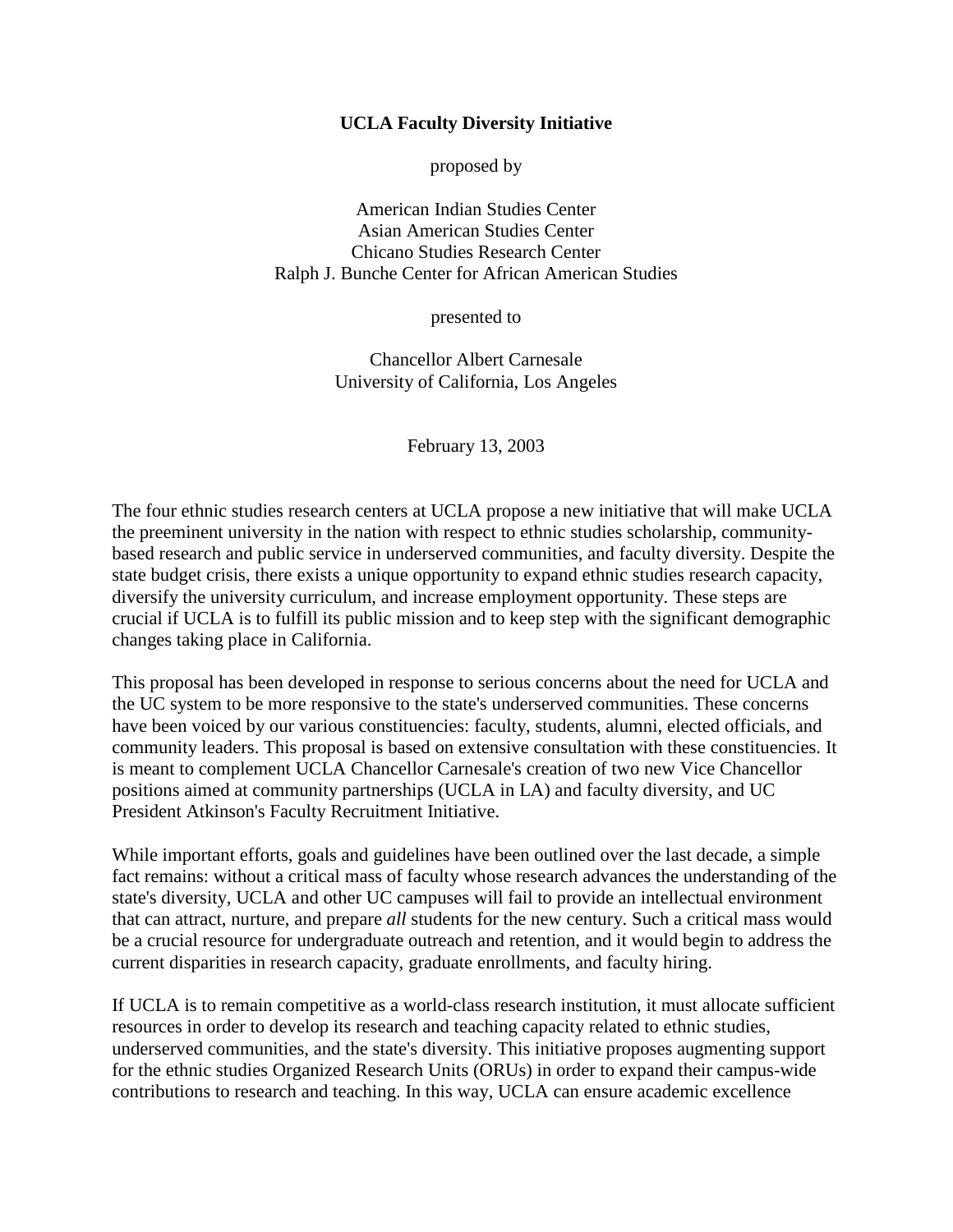across the entire campus (rather than within one unit). We also identify two additional areas requiring attention and resource allocation in order to ensure a comprehensive approach. While this proposal addresses the specific situation at UCLA, we feel that it can provide a model for the UC system during a period of combined enrollment growth and budget cuts.

# **BACKGROUND**

By the end of the decade, student enrollments in the University of California System will increase by 50,000 to 60,000, driven in large part by the growing diversity in the state population. This increase will require roughly 2,500 to 3,000 new faculty positions (FTE) over the same time period. UCLA is slated to increase student enrollment by 4,000 -- an increase that will generate at least 200 new FTE. This increase in FTE represents a silver lining in the state budget crisis now affecting the University of California. With thoughtful allocation of these resources, both UCLA and the UC system can actually increase its ability to address the specific needs of the state population.

The increase in student enrollment reflects the changing demographics for the state, wherein minority groups now make up over 53 percent of the general population, but account for a much larger percentage of the student-age population. Latinos alone account for nearly 50 percent of children now entering the California school system (and 61 percent in Los Angeles).

The 2000 Census Data and UCOP data on faculty and student composition (June 2002) reveals not only the increasing diversity of the student body, but a growing disparity in terms of access to and employment within higher education. While minority groups combined constitute 64 percent of college age adults, they represent 53.6 percent of the UC undergraduate enrollments (a 10.4 percent drop in levels of representation), and 37 percent of graduate enrollments (a 27 percent drop in levels of representation). This situation is starkest for Chicanos and Latinos, who comprise 43 percent of college age adults, but just 13 percent of UC undergraduates, and 9 percent of UC graduates.

For faculty, the disparities are even more dramatic, with minority groups comprising just 19.1 percent of UC ladder-rank faculty, less than half their representation within the California workforce.

In response to these growing disparities, UC President Atkinson announced a "Faculty Recruitment Initiative" on January 3, 2001. He explained:

The University of California must meet the challenge of serving a state that is growing in ethnic diversity and struggling with disparities in economic and educational opportunity. Continued academic excellence will require increased attention to issues such as multiculturalism, economic opportunity, and educational equity to ensure that they are reflected strongly in the University's teaching, curriculum, and research.

The initiative addressed what President Atkinson called the "need for the University of California to recruit a faculty that will meet the expanding demands of the State of California in the new century." That pilot program is now in its final year.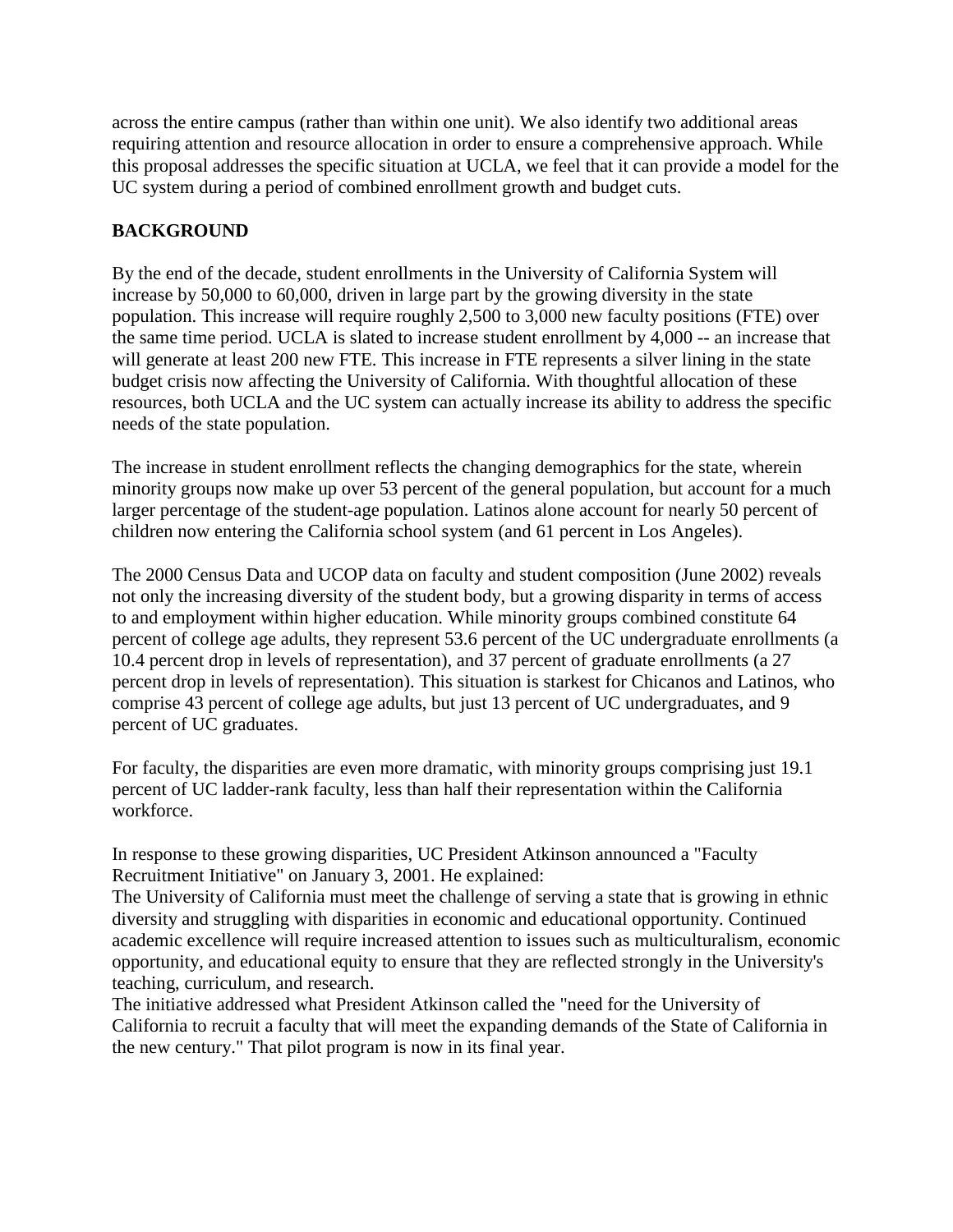### **PROPOSAL**

It is crucial that the University of California understand the enrollment growth as a direct product of the increasing diversity of the state population. The four ethnic studies Organized Research Units at UCLA are ideally suited to meet the still-growing demands facing the campus. These demands include the need for increased ethnic studies and community-based research relevant to the changing state population, the need for increased ethnic studies curricula relevant to an increasingly diverse student body, and the need for faculty diversity in hiring in order to ensure employment equity. Addressing these areas will also produce an intellectual and professional environment that will enhance outreach, recruitment, and retention efforts at all levels within the university.

The new faculty positions (or FTE) referenced by this initiative would be drawn from the 200 FTE the UCLA campus will receive as part of the enrollment growth. This initiative contributes to the current efforts aimed at community partnerships and faculty diversity. But it also brings support for the American Indian Studies Center, Asian American Studies Center, Chicano Studies Research Center, and Ralph J. Bunche Center for African American Studies into alignment with the challenges they are now facing.

We propose increasing the institutional FTE at each ethnic studies ORU by an additional 6 FTE (for a total of 24 FTE). Since their founding in 1969, these ORUs have played a preeminent role in producing and disseminating research about specific ethnic groups that now comprise the majority populations of the state. These centers also have a significant track record in promoting multidisciplinary studies, community and public service, diversifying the curriculum, and training new generations of leading scholars in ethnic studies. Given their campus- and statewide mandate, the centers report to the Office of the Chancellor at UCLA.

The ORUs currently have 24 institutional FTE combined, and have been a significant force in advancing the racial and ethnic diversity of UCLA's faculty. These institutional FTE were originally designed to increase the research capacity of the ORUs, to diversify the curriculum across the campus, and to diversify the faculty across the campus. The faculty members who occupy these positions have excelled in their scholarship, administrative service, and community service, but they have also been pivotal in expanding the ethnic studies curriculum within their departments. Indeed, these faculty members have increased both enrollments and majors within their departments, and they have often played significant leadership roles within their departments and schools, including as department chairs or associate deans.

Most of the ORU institutional FTEs have been filled for over a decade, and sometimes much longer. These faculty members represent a significant cohort of senior scholars on campus. Without new resources, the centers must wait until these faculty members retire, then replace them with a new generation of scholars. In the process, the university will lose the opportunity to create and nurture a multigenerational intellectual environment for ethnic studies research. It will also lose a valuable recruitment incentive: a critical mass of colleagues within the candidate's field.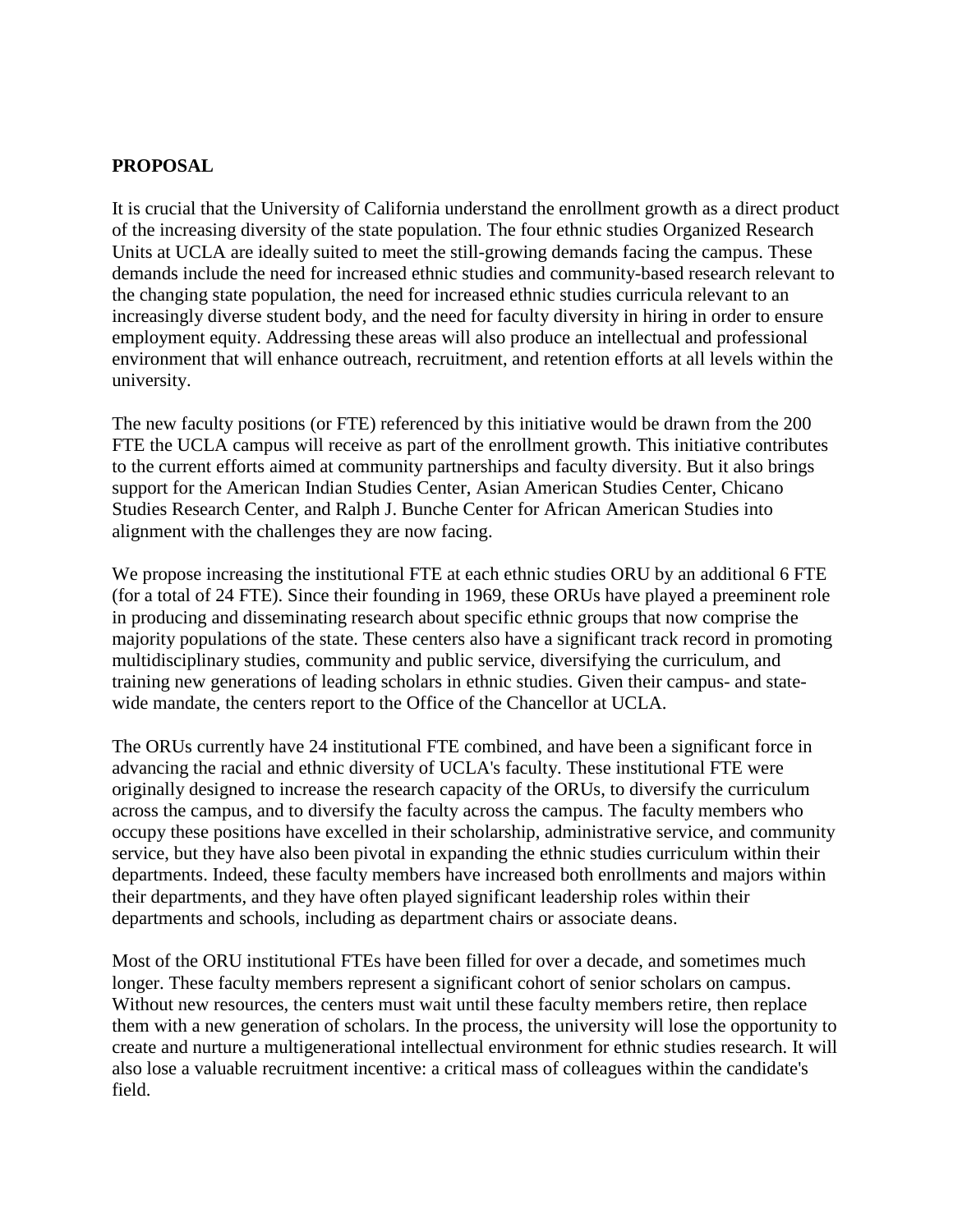An increase in the institutional FTE will allow for the appointment of ethnic studies specialists across a wide range of departments. It will also allow for these new hires to benefit from the experience and mentoring by senior scholars. These FTE will increase the ethnic studies research capacity of the four ORUs, but also the entire campus, while they will provide an important mechanism for increasing faculty hires related to ethnic studies. These FTE would also benefit the Interdepartmental Degree Programs (IDPs) and Center for Interdisciplinary Instruction (CII) through cross-listing of courses that enhance the interdisciplinary and interdepartmental exchanges across campus.

Below we identify the strategic plans for each ORU with respect to the additional institutional FTE. These plans have been developed in consultation with the Faculty Advisory Committees. While each ORU has a distinct set of priorities, all are committed to using at least one half of the additional FTEs to address key areas in which California faces severe workforce shortages, particularly with respect to public service. In this respect, the ORUs will contribute to the underlying principles of the UCLA in LA initiative.

#### *American Indian Studies Center*

The institutional FTEs that were allocated to the UCLA American Indian Studies Center are currently placed at the following departments and programs at UCLA: Linguistics, Ethnomusicology, Sociology, English/American Indian Studies, Law, and World Arts & Cultures. In discussions of both the American Indian Studies IDP Committee and the Faculty Advisory Committee over the past several years, the faculty have identified the following critical areas for additional faculty appointments in American Indian Studies as a means of strengthening American Indian Studies in the university-wide faculty as well as of expanding and enhancing the Center's overall research and academic mission: Public Health, Psychology, Law (particularly in the area of comparative hemispheric indigenous law), Education, Public Policy, and Applied Arts/Design.

#### *Asian American Studies Center*

The institutional FTEs that were allocated to the Asian American Studies Center are currently being occupied by faculty in Urban Planning, Education, English, History, Film and Television, and Public Health. All of these professors plan to become split 50-50 appointees between their current home departments and the new Department of Asian American Studies when it is approved. A search is being conducted now for a Filipino American Studies specialist, and potential candidates are being reviewed with the World Arts and Cultures Program.

The Faculty Advisory Committees of the Asian American Studies Center and the IDP in Asian American Studies have developed a strategic plan which describes the need for more faculty members to meet current and future research, teaching, and service needs. The strategic plan outlines the rationale for FTE requests for replacement of current faculty (Economics, Psychology/Mental Health, Media and Communication), for immediate unmet needs (Art History, Religion and Philosophy, Gender and Sexuality/Women's Studies, Vietnamese American Studies, Filipino American Studies), and for long-range needs (Geography, Political Science, South Asian American Studies, Pacific Islander Studies, and New Technology).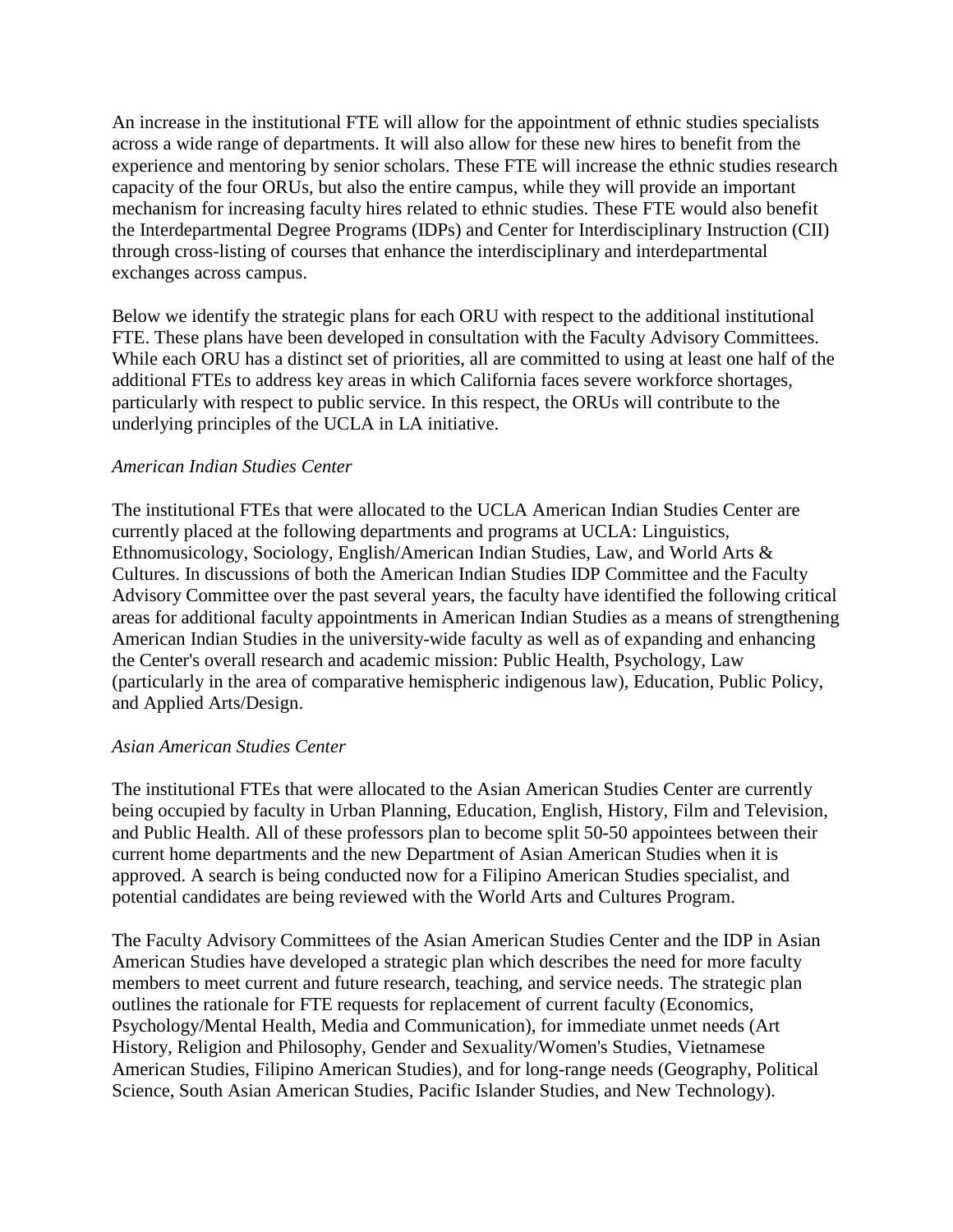Institutional FTEs would allow the ORU and IDP/Department of Asian American Studies to build mutually beneficial linkages of expertise with departments in the College, as well as those in the professional schools like Public Policy, Theater, Ethnomusicology, Social Welfare, Law, Critical Film Studies, Library and Information Studies, and Nursing.

### *Chicano Studies Research Center*

The institutional FTEs that were allocated to the Chicano Studies Research Center are currently occupied by faculty in Urban Planning, Social Welfare, Education, Theater, and Ethnomusicology. The Faculty Advisory Committee is in the process of developing a strategic plan that will be used in order to define priorities for filling an open position next year. The committee has already identified immediate needs in public service and professional programs, especially with respect to California workforce shortages in education, medicine, nursing, and libraries. Law has also been identified as an area in which Latino communities remain severely underserved. The strategic plan will address and prioritize the need to fill critical gaps in the following areas with respect to Chicano Studies faculty: Anthropology, Art History, Economics, Geography, Library and Information Studies, Management, Musicology, Philosophy, Public Health, and World Arts & Cultures. Finally, the Committee forsees a need for the replacement of current faculty due to retirement in major areas that have had just one faculty member (but where the need may be greater and where replacement by the department remains uncertain): Political Science, and History.

# *Ralph J. Bunche Center for African American Studies*

The institutional FTEs that were allocated to the Ralph J. Bunche Center for African American Studies are currently being occupied by faculty in English, History, Political Science, and Psychiatry and Biobehavioral Sciences. The Center also has two faculty jointly appointed with the Interdepartmental Degree Program -- one in Anthropology and one in Political Science. Due to the Center's areas of strategic focus, additional institutional FTE would be most effectively distributed across the following departments/schools: Theater, Film and Television, Art History, Anthropology, Sociology, and Psychology.

# **FURTHER RECOMMENDATIONS**

While this proposal addresses the specific needs of the Organized Research Units in order to meet the challenges of changing state demographics and student enrollment growth, we feel that there are at least two other areas requiring distinct attention and allocations in order to ensure a suitably comprehensive and multi-tiered approach to these challenges.

First, there is a pressing need to augment current support for the four ethnic studies degree programs within the College: the three "Interdepartmental Degree Programs" (IDP) and the "Center for Interdisciplinary Instruction" (CII). This augmentation in FTE will help meet the needs and enrollment potential of the existing degree programs as they continue to grow and move toward departmental status. The Chancellor has already signaled his strong support for departmentalization. However, it is also clear that the College lacks the necessary resources. Each of these programs has unique characteristics and must determine the actual number of FTE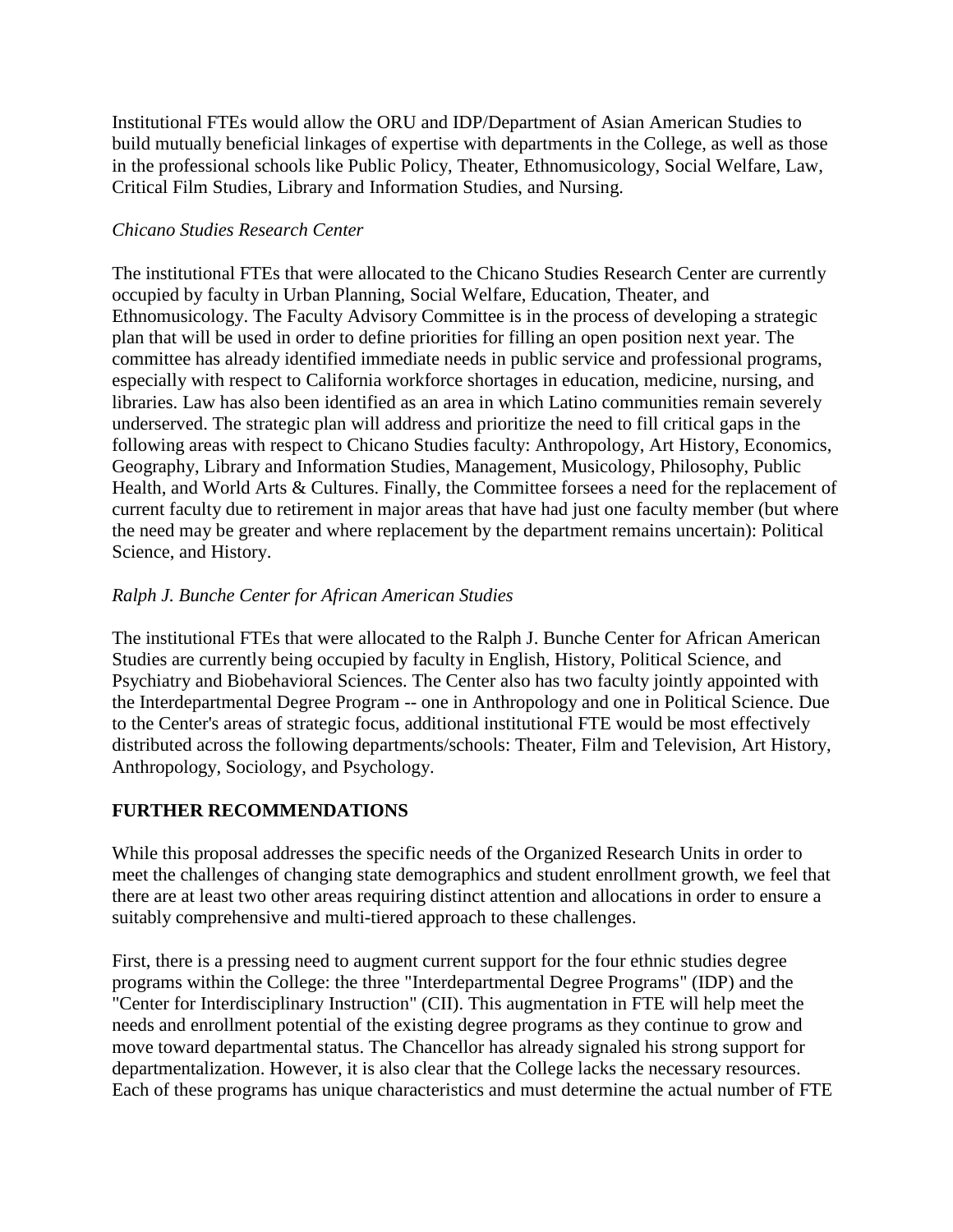required to fulfill their mission. The proposed additional allocation to these units will enhance the ability of the College to more adequately support these programs in the future. For example, the Cesar Chavez Center for Interdisciplinary Instruction demonstrates that allocation of FTE in this area will produce a high rate of return with respect to both enrollments and majors. Since the hiring of its founding faculty in 1993-94, that unit experienced a consistent and continued growth resulting in a three-fold increase in enrollment and a two-fold increase in majors.

Whereas the institutional FTE of the ORUs provide a campus-wide function appropriately located in the Office of the Chancellor, these FTE will allow for the hiring of ladder-rank faculty within the distinct ethnic studies degree programs as they move toward formal departmental status in the College.

Second, new campus-wide efforts for faculty diversity require sufficient allocations to provide for year-to-year efforts at a level commensurate with the challenges facing the university. The Associate Vice Chancellor for Faculty Diversity position represents an important new initiative at UCLA. Currently, this position has just eight FTE from President Atkinson's Faculty Recruitment Initiative. Four of these have been filled and will not be available for reallocation until 2007. We feel that the position requires sufficient FTE allocations with which to pursue the goal of increasing faculty diversity across the campus.

In contrast to ethnic studies hires, which are oriented toward specific areas of research and teaching, faculty diversity is defined more broadly and is not necessarily tied to a discipline or specialization, but rather reflects an overall commitment to economic opportunity and employment equity. The Chancellor's Advisory Group on Diversity defines this commitment as one that requires both resources and openness to change with the goal of: including and integrating within the campus community individuals from different groups as defined by such characteristics as race, ethnicity, gender, socioeconomic background, religion, sexual orientation, age, disability, and intellectual outlook (September 20, 1999).

These FTE will be an essential tool for stimulating new hires, especially given the budget crisis facing the UC system over the next several years. We propose an extension of President Atkinson's Faculty Recruitment Initiative and Chancellor Carnesale's commitment of 12 FTE toward that initiative, both of which provide important precedents for such an allocation. An appropriate FTE allocation will allow this effort to continue at a higher level and on a year-toyear basis.

We further recommend that the Faculty Fellows Program for recent University of California Ph.D.s be placed under the Vice Chancellor for Faculty Diversity or another appropriate unit (for example, the Institute of American Cultures). Currently, UCLA is the only campus not in compliance with this system-wide program, which is designed to provide recent UC Ph.D.s with valuable experience and mentored training in teaching and research. This program offers an important mechanism for bringing potential faculty members to UCLA, while also providing them with the support and intellectual environment for developing their research.

# **CONCLUSION**